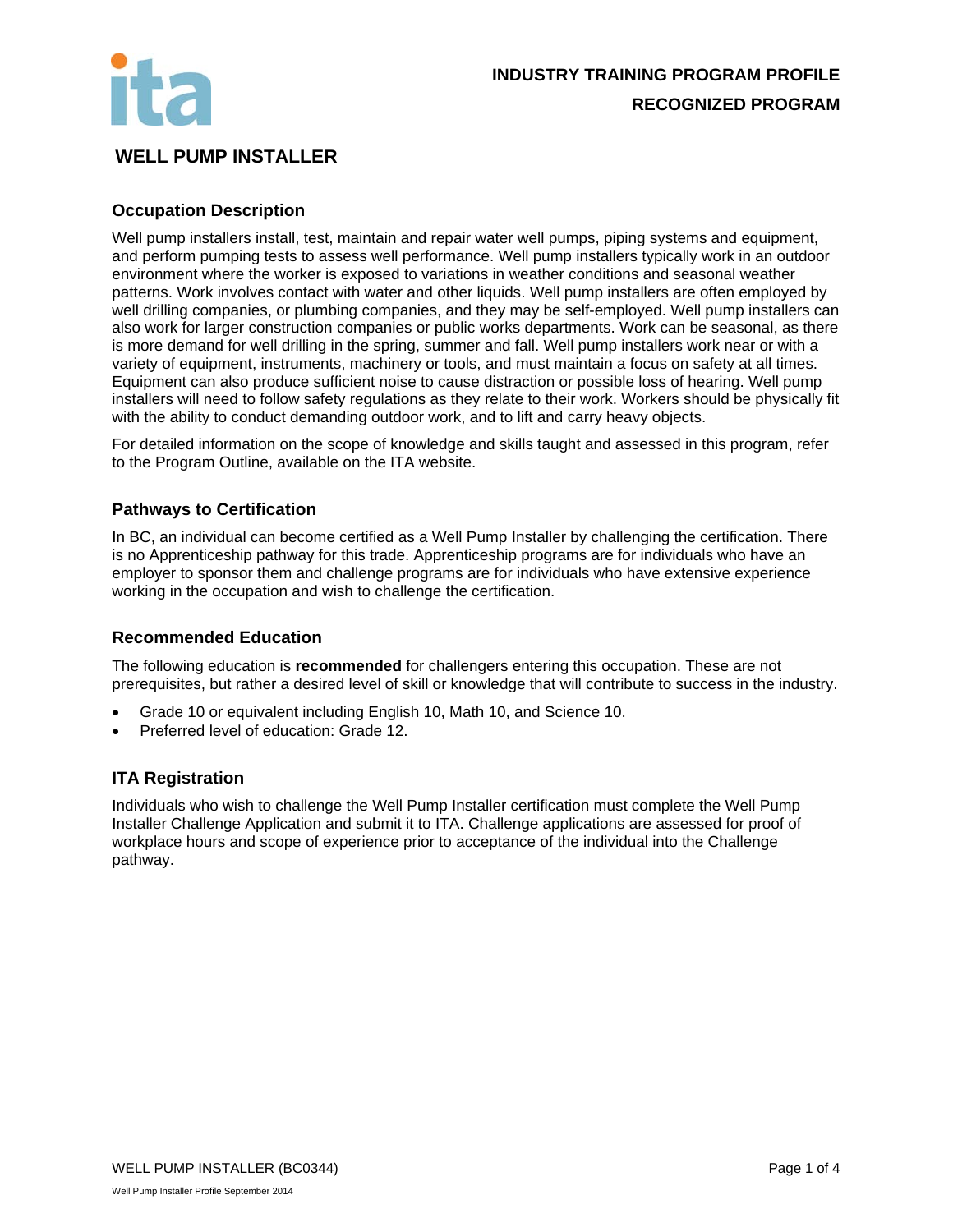

# **Apprenticeship Pathway**

There is currently no apprenticeship pathway for the Well Pump Installer program.

### **Challenge Pathway**

This graphic provides an overview of the Well Pump Installer challenge pathway.

#### **Well Pump Installer**



#### CREDIT FOR PRIOR LEARNING

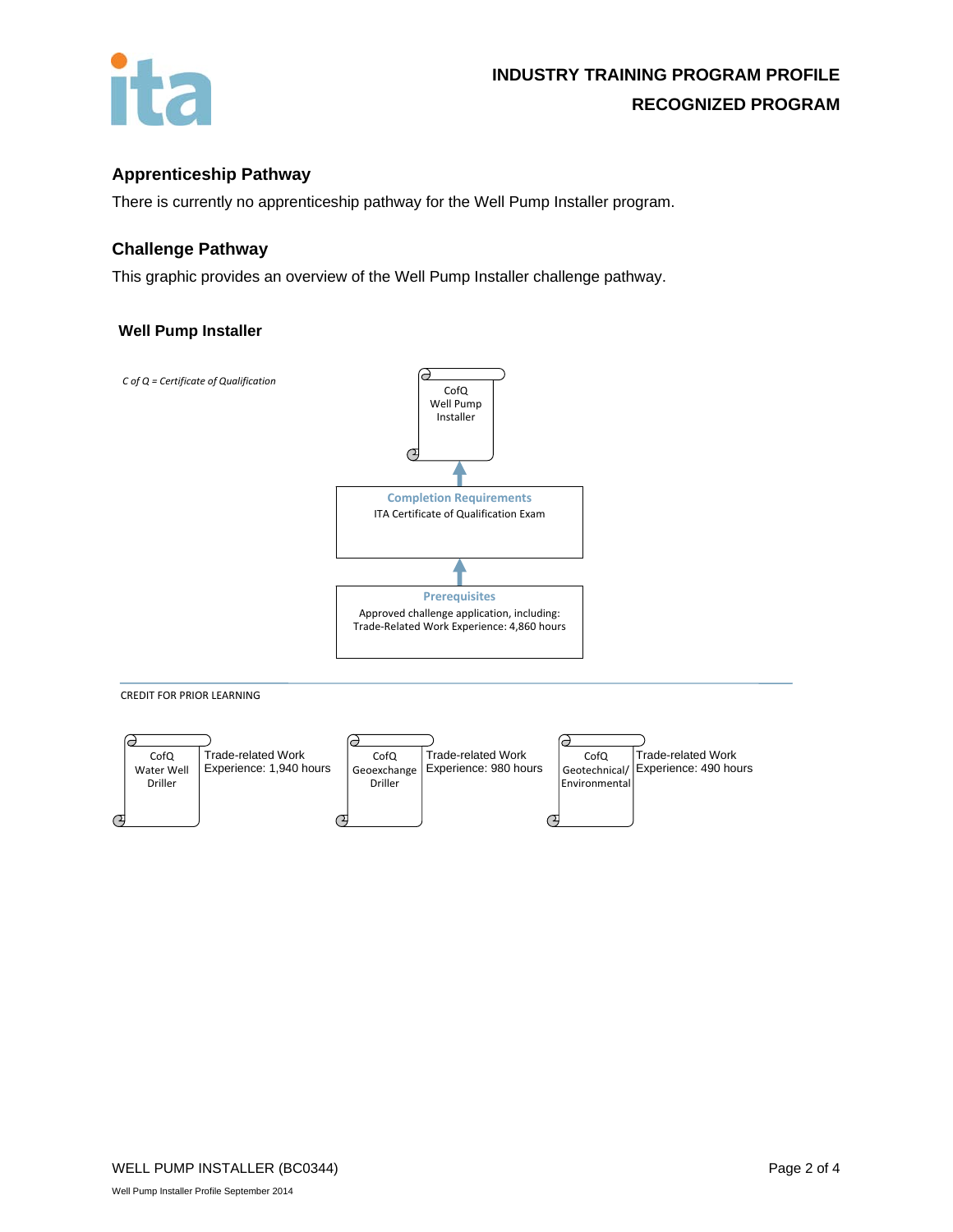

# **INDUSTRY TRAINING PROGRAM PROFILE RECOGNIZED PROGRAM**

|                                       | <b>Challenge Program Standards</b>                                                                                                                 |                                   |  |  |  |
|---------------------------------------|----------------------------------------------------------------------------------------------------------------------------------------------------|-----------------------------------|--|--|--|
| <b>Credentials Awarded</b>            | Well Pump Installer – Certificate of Qualification                                                                                                 |                                   |  |  |  |
| <b>ITA Registration Prerequisites</b> | An approved Challenge Application, which includes:                                                                                                 |                                   |  |  |  |
|                                       | 4,860 documented hours of directly related experience working in the occupation<br>٠                                                               |                                   |  |  |  |
| <b>Credit for Prior Learning</b>      | Individuals who hold the credentials listed below are considered to have met, or partially<br>met, the prerequisites for challenging this program: |                                   |  |  |  |
|                                       | Credential                                                                                                                                         | Credit(s) Granted                 |  |  |  |
|                                       | Water Well Driller - Certificate of<br>Qualification                                                                                               | Work experience: 1,940 hours<br>٠ |  |  |  |
|                                       | Geoexchange Driller - Certificate of<br>Qualification                                                                                              | • Work experience: 980 hours      |  |  |  |
|                                       | Geotechnical/Environmental Driller -<br>Certificate of Qualification                                                                               | Work experience: 490 hours<br>٠   |  |  |  |
| <b>Completion Requirements</b>        | Certification as a Well Pump Installer is awarded upon successful completion of:                                                                   |                                   |  |  |  |
|                                       | Requirement                                                                                                                                        | Level of Achievement Required     |  |  |  |
|                                       | Well Pump Installer - ITA Certificate of • Minimum 70%<br><b>Qualification Exam</b>                                                                |                                   |  |  |  |

## **Supporting Documents**

Well Pump Installer Program Outline (2014) – Defines the full scope of knowledge and skills required to competently perform the occupation in BC. Available from the ITA website.

Well Pump Installer Occupational Analysis Chart (2014) – Defines the full scope of knowledge and skills tested on the ITA Certification Exam. Available from the ITA website.